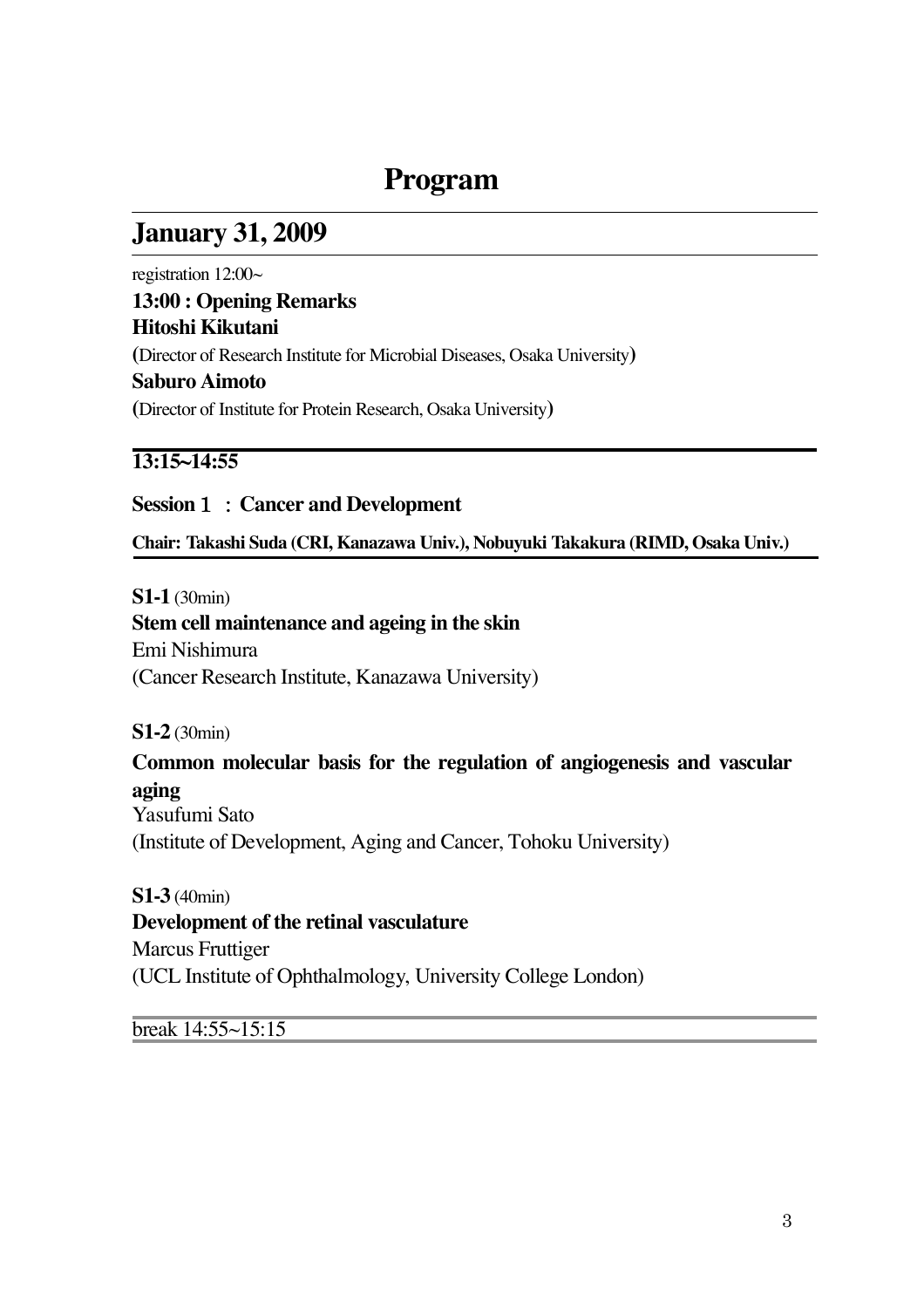#### **15:15~18:00 Young Investigators Forum Chair: Daisuke Kohda (MIB, Kyusyu Univ.), Nobuyuki Takakura (RIMD, Osaka Univ.)**

**(6 min presentation, 3 min discussion) Y-1 Reverse genetics for mammalian reovirus** Takeshi Kobayashi (IVR, Kyoto Univ.)

## **Y-2**

**Regulation of innate immune response by autophagy-related protein** Tatsuya Saito (RIMD, Osaka Univ.)

#### **Y-3**

**Specific upregulation of translation of the measles virus nucleocapsid mRNA by a host RNA binding protein** Hiroki Sato (IMS, The Univ. of Tokyo)

#### **Y-4**

**Hepatocyte Growth Factor Induces Gefitinib Resistance of Lung**! **Adenocarcinoma with EGF Receptor Activating Mutations** Wei Wang (CRI, Kanazawa Univ.)

#### **Y-5**

**Challenge to control cancer with newly synthesized Curcumin analogs** Hiroyuki Shibata (IDAC, Tohoku Univ.)

#### **Y-6**

**Molecular mechanism of the formation of epithelial-like cell morphology and tumor suppression by CADM1/TSLC1**

Mika Sakurai (IMS, The Univ. of Tokyo)

#### **Y-7**

**A New Strategy for Biomarker Discovery Based on the NBS Method** Makoto Watanabe (IPR, Osaka Univ.)

#### **Break 10 min**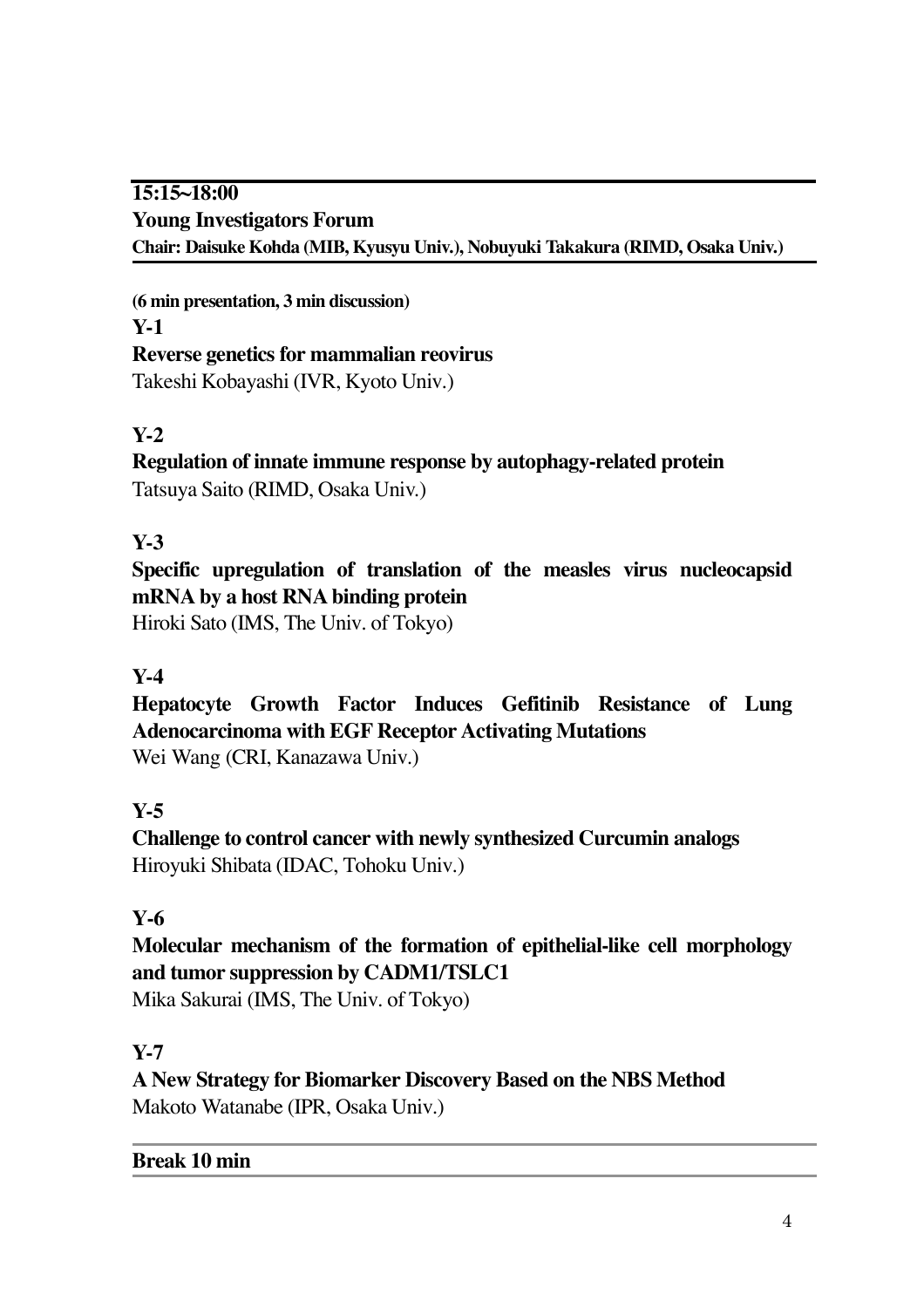#### **Y-8**

#### **Roles of continuous neurogenesis in the structural and functional integrity of the adult forebrain**

Itaru Imayoshi (IVR, Kyoto Univ.)

#### **Y-9**

## **Evolution of Vertebrate Olfactory Receptor Gene Families: From the Viewpoint of Comparative Genomics**

Yoshihito Niimura (MRI, Tokyo Medical and Dental Univ.)

## **Y-10**

**Differential roles of related CDK inhibitor p27 and p57 in mice development**

Akinobu Matsumoto (MIB, Kyushu Univ.)

#### **Y-11**

**Proteomic analysis of calcium oxalate renal stones - implications for involvement of multiple sets of proteins in renalstone formation** Nobuaki Okumura (IPR, Osaka Univ.)

#### **Y-12**

## **Significance of juxtamembrane Ser985 phosphorylation in regulation of Met/HGF receptor function**

Mizuho Nakayama (CRI, Kanazawa Univ.))

## **Y-13**

**Role of protein phosphatase in regulation of cellsurvival and apoptosis** Takayasu Kobayashi (IDAC, Tohoku Univ.))

#### **Y-14**

**Role for DYRK2 on induction of apoptosis in response to DNA damage** Kiyotsugu Yoshida (MRI, Tokyo Medical and Dental Univ.)

#### **Y-15**

**Nemo-like kinase suppresses Notch signalling by interfering with formation of the Notch active transcriptional complex**

Tohru Ishitani (MIB, Kyushu Univ.)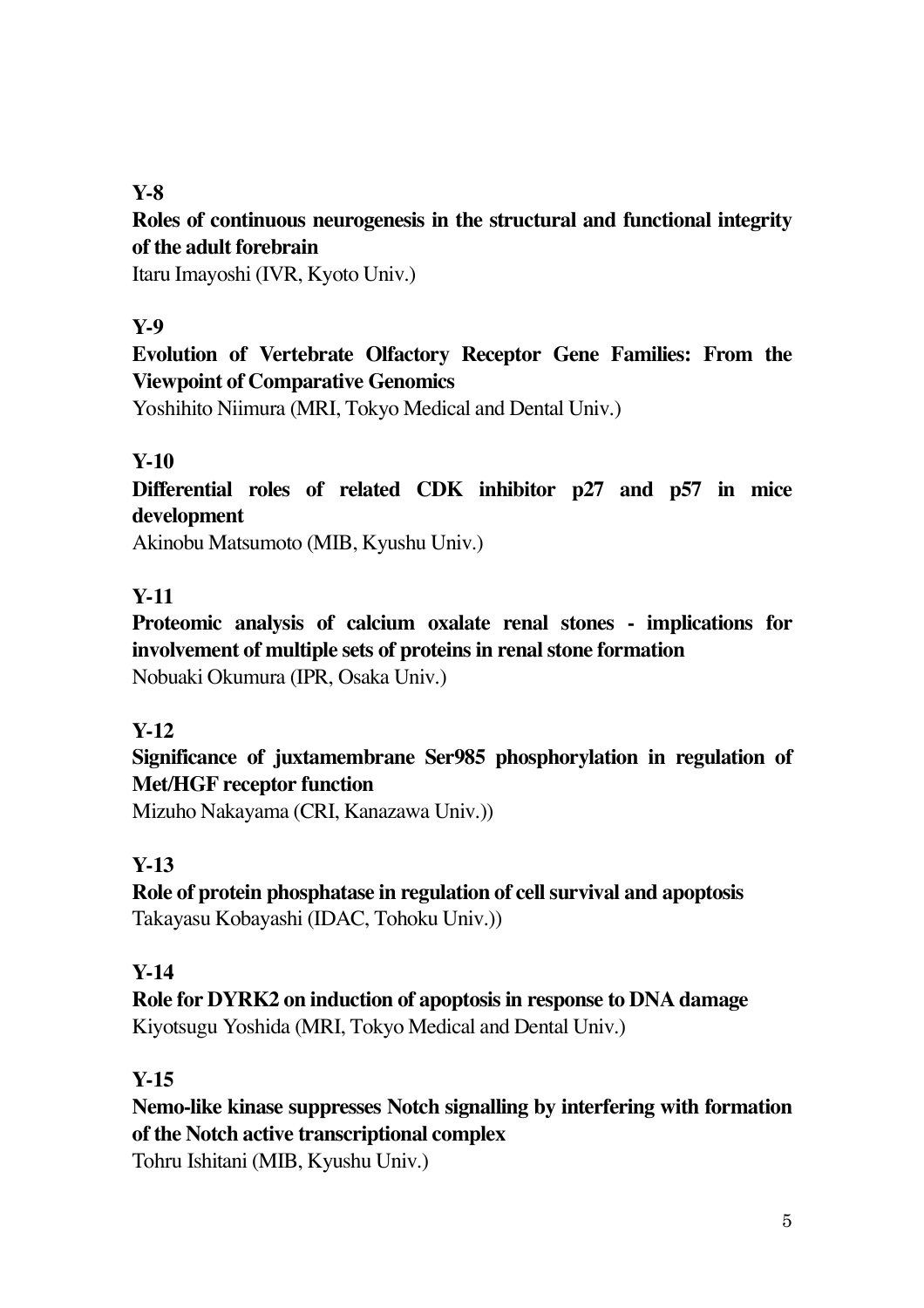# **Y-16 Molecular machinery for transport of GPI-anchored proteins from the ER to the Golgi**

Morihisa Fujita (RIMD, Osaka Univ.)

**18:00- Reception** with poster viewing **Remarks from Yoshihiro Yoneda (**Graduate School of Frontier Bioscience, Osaka Univ.**)** Nomination of young investigator award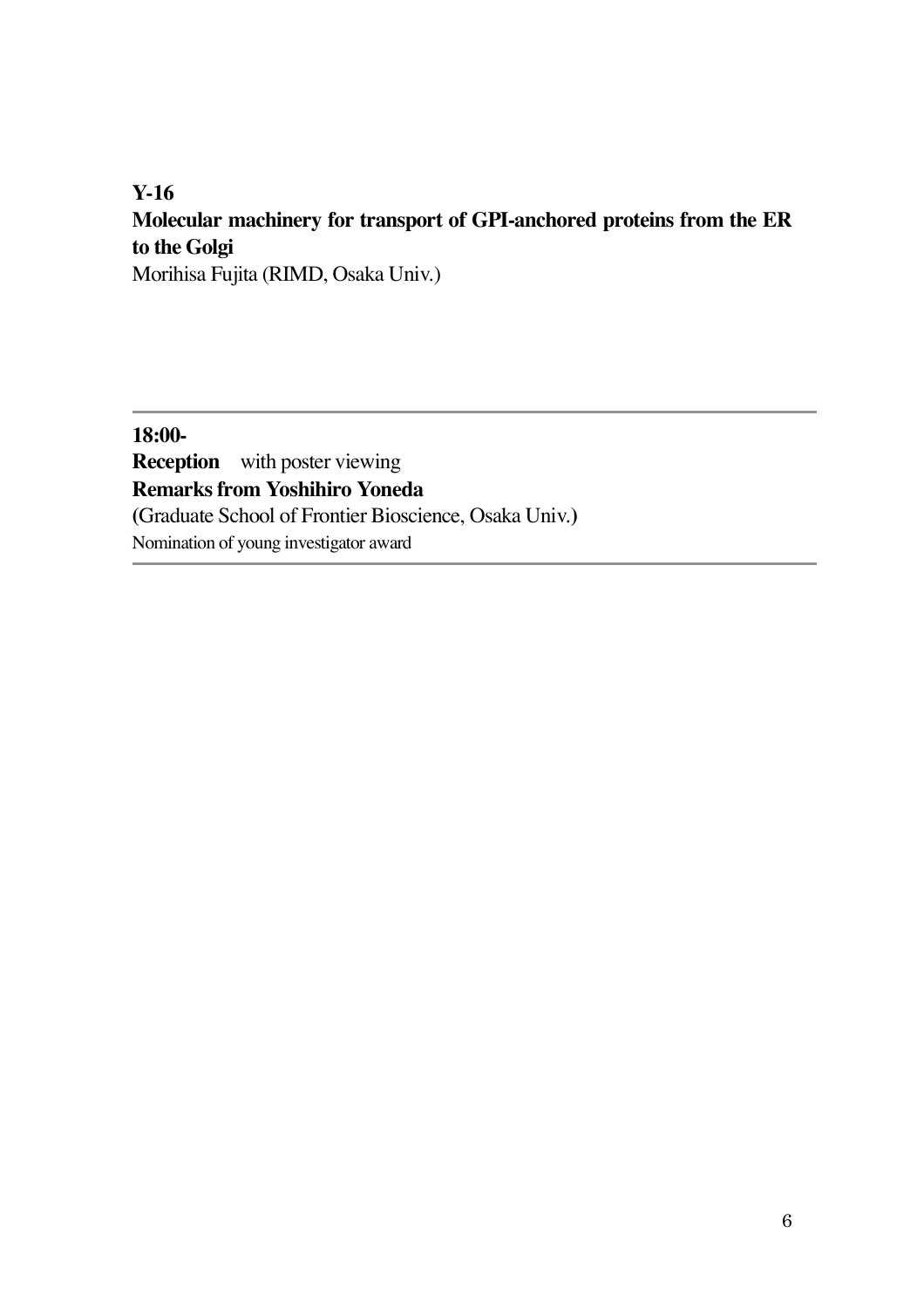## **February 1, 2009**

#### **9:00~11:35**

**Session 2: Toward New Horizons for Understanding and Preventing Amyloidosis**

**Chair: Toshifumi Takao, Yuji Goto (IPR, Osaka Univ.)**!

**S2-1** (20 min) **Overview: Protein Science and Amyloidosis**

Yuji Goto (Institute for Protein Research, Osaka University)

**S2-2** (20 min)

**Structure of the transmembrane-juxtamembrane region of the amyloid precursor protein:Implications for proteolysis at the !-cutsite**

Takeshi Sato, Steven O. Smith and Saburo Aimoto (Institute for Protein Research, Osaka University)

**S2-3** (30 min)

**Imaging and biomarker development in Alzheimer's disease towards early intervention**

Hiroyuki Arai (Institute of Development, Aging and Cancer, Tohoku University)

**break 10:10~10:25**

**S2-4** (30 min)

**Molecular Mechanism of Infection of Amyloidosis** 

Keiichi Higuchi (Institute on Aging and Adaptation, Shinshu University Graduate School of Medicine)

**S2-5** (40 min)

#### **Reflections, currentstatus, and future on amyloidosis**

Per Westermark (Department of Genetics and Pathology, Uppsala University)

#### **11:35~13:00**

lunch and network organizer meeting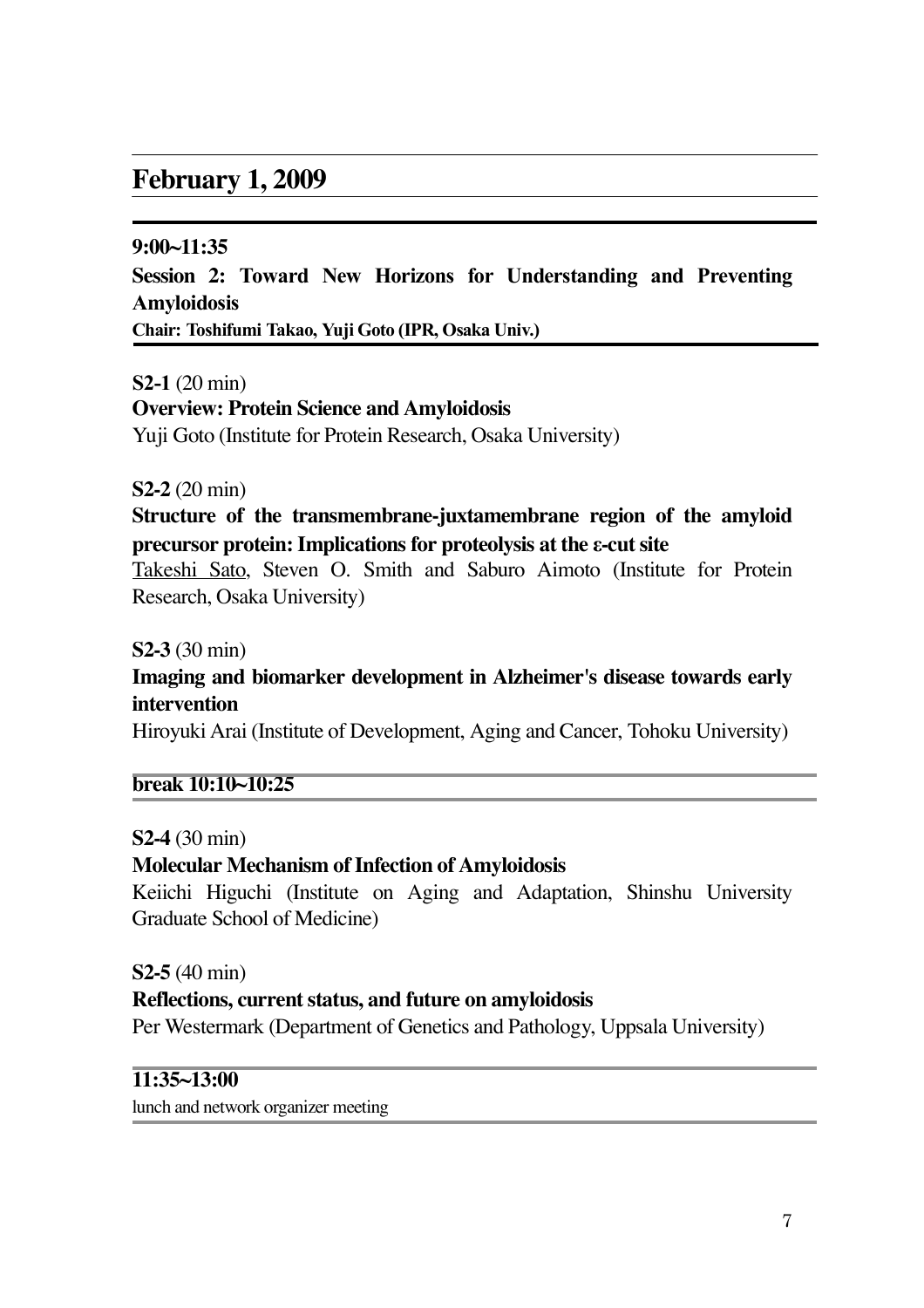#### **13:00~15:10 Session 3:Infection, Immunology & Defense Chair: Atsushi Kumanogoh (RIMD, Osaka Univ.) & Ryoichiro Kageyama (IVR, Kyoto Univ.)**

#### **S3-1** (30min) **How cells recognize viruses: offense and defense** Takashi Fujita (Institute for Virus Research, Kyoto University)

**S3-2** (30 min)

## **Host-pathogen interaction mediated by paired receptors**

Hisashi Arase (Research Institute for Microbial Diseases, Osaka University)

**S3-3** (30 min)

#### **Oxidative genomic damage in brain and neuroprotection**

Yusaku Nakabeppu (Medical Institute of Bioregulation, Kyushu University)

**S3-4** (40min)

#### **Mechanisms of NALP3 and AIM2 inflammasome activation**

Eicke Latz, (University of Massachusetts Medical School, Division of Infectious Diseases and Immunology)

#### **15:10-15:25 break**

#### **15:25-17:35**

#### **Session 4: Molecular and Cellular Biology**

**Chair: TamotsuYoshimori (RIMD, Osaka Univ.) & Jun-ichiro Inoue (IMS, The Univ. of Tokyo)**

**S4-1** (40 min)

#### **A** *Salmonella* **effector blocks phagosome-lysosome fusion.**

Malina Bakowski (Program in Cell Biology, The Hospital for Sick Children, Canada)

**S4-2** (30 min)

#### **Gating and transport mechanisms of membrane channels**

Osamu Nureki (Institute of Medical Science, The University of Tokyo)